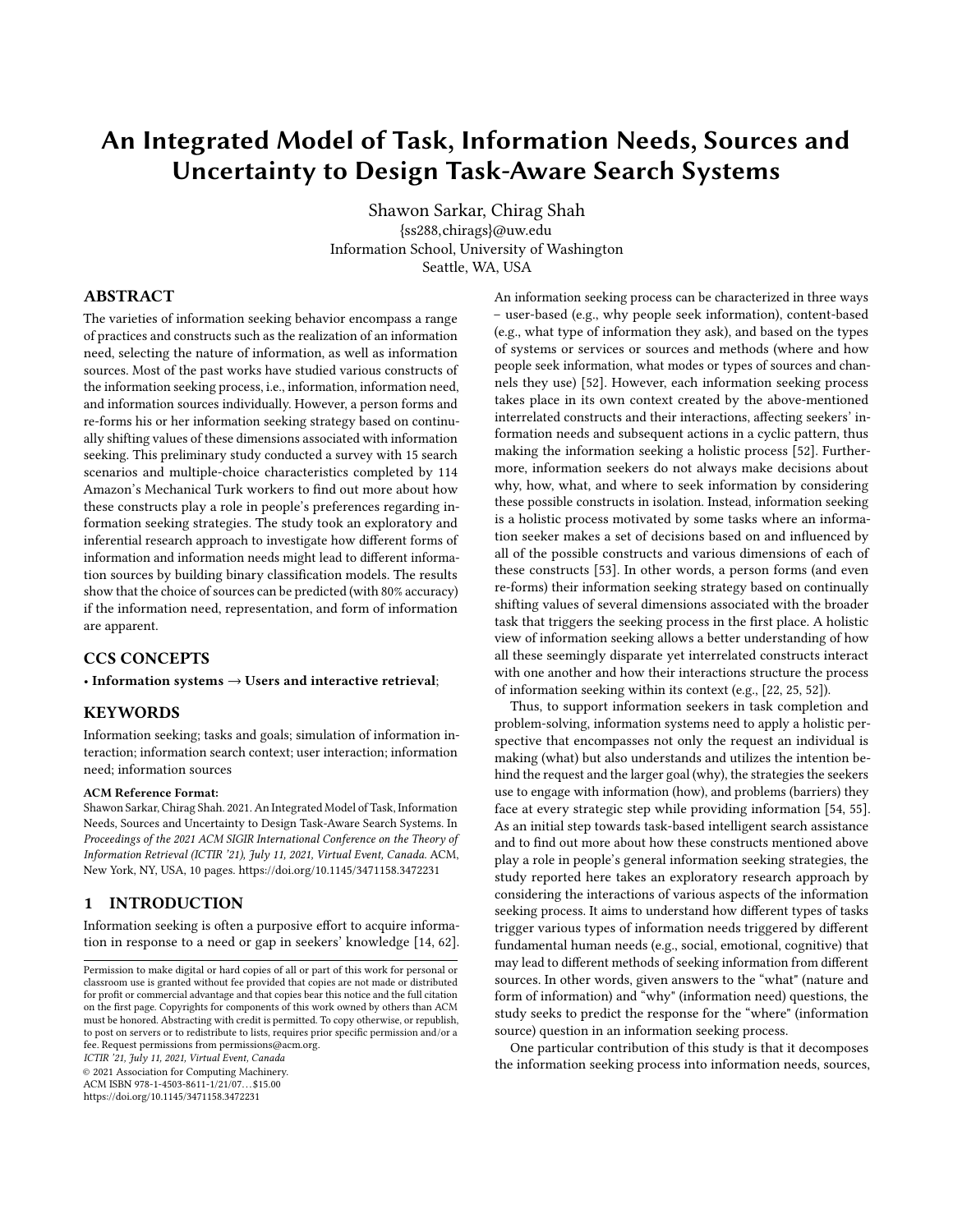methods to access sources, representation of information (e.g., information as knowledge), and the interpretation or form of those representations (e.g., fact, advice, opinion). Although many studies have acknowledged the holistic nature of information seeking, understanding how all these components come together and influence people's task completion is still challenging work. Only a few have approached the seeking process holistically (i.e., [\[12,](#page-8-6) [26,](#page-8-7) [58,](#page-9-3) [59\]](#page-9-4)) and primarily concentrated on selected elements. In the past, most studies either only focused on one component or a few aspects of one element (e.g., one type of source or a few information needs) and did not consider using multiple sources and channels within one information seeking process [\[28\]](#page-8-8). Morris et al. [\[39\]](#page-8-9) studied individual and social information seeking, respectively but with a limited scope. Byström [\[11\]](#page-8-10) analyzed the relationship between types of information and types of sources and found out that the effects of task complexity made experts a good information source than other people and all types of documentary sources. Generally, the research was focused on information seeking in one type of task, such as everyday information seeking [\[50\]](#page-8-11), or searching for health information [\[23\]](#page-8-12). Furthermore, the findings of the current study have strengthened the notion that depending on the information need to fulfill a particular task, individuals prefer to choose their information strategy and sources.

The rest of the paper is organized as follows. Section 2 provides an overview of all the complementary aspects of the information seeking process and our rationale behind the study's constructed framework. We then point out that there is a lack of research that connects these modalities by studying online information seeking in a task context. This leads to our research questions and two studies we conducted, described in Section 3. Sections 4 and 5 report the findings of the studies. Next, we conclude the paper by listing the contributions and limitations of this work and giving pointers for future studies.

## 2 BACKGROUND AND RELATED WORKS

According to Kuhlthau [\[30\]](#page-8-13), information seeking involves fitting information with what one already knows and extending that knowledge to create new perspectives. Past studies have identified the following fundamental factors involved in individuals' information seeking: information/content/material, information needs, sources of information, and methods to access information sources. This section covers several areas of related work and discusses how our work relates to and extends prior work. Then, more importantly, different dimensions for each of these constructs are identified. From the theoretical perspectives, terms such as information seeking, tasks, and information needs are contentious and difficult to agree on among researchers; therefore, we defined the concepts for this study's purposes and reported the findings.

# 2.1 Constructs of Information Seeking: Information

The term "information" is typically used to represent various overlapping and contradictory concepts, and the meaning is varied based on different philosophical traditions. Two dimensions of information construct have been presented in the existing literature:

- the representation/manifestation or expression of information such as
	- communicated knowledge perceived by the cognitive state of mind or change in existing knowledge structure [\[6,](#page-8-14) [8,](#page-8-15) [19,](#page-8-16) [38\]](#page-8-17),
	- sensory stimuli [\[36,](#page-8-18) [43\]](#page-8-19),
	- the process of gaining knowledge [\[9,](#page-8-20) [34,](#page-8-21) [38,](#page-8-17) [42\]](#page-8-22),
	- the process of communication [\[56\]](#page-9-5),
	- social construct [\[13,](#page-8-23) [18,](#page-8-24) [43\]](#page-8-19),
	- and objects conveying information [\[9,](#page-8-20) [38,](#page-8-17) [43\]](#page-8-19)
- the interpretation (form or nature of information) of above representation (e.g., [\[9,](#page-8-20) [37,](#page-8-25) [51\]](#page-8-26)) such as
	- opinion,
	- advice,
	- $-$  fact
	- social or emotional support

Each of these dimensions of the information construct can play a more significant role than the other depending on the information seeking context and based on other critical attributes of a seeking process such as the source of information, the seeker, and the problematic situation that triggers the information need. Therefore, one can interpret "information" as something meaningful that can add or change existing human knowledge structure, a form of a tangible object, or a form of a thinking process based on what seekers define or seek information in a particular context or situation.

# 2.2 Constructs of Information Seeking: Information Need

People are driven to act in a certain way to fulfill their information needs. Thus, to define "information need," it is important to consider individuals' perceptions and translations of their information needs. In other words, how they choose, formulate, and express their needs, how they perceive the situation that caused the information need, and the way they seek and use information. Based on the information use, the characteristics of information needs are answers, uncertainty reduction, gaps [\[14\]](#page-8-0). Affective aspects such as motivations and expectations may also influence the evaluation of information and its needs [\[28\]](#page-8-8).

Therefore, understanding the seeker's motivations for asking a question could provide a general framework for conceptualizing different contexts and situations of information needs that drive people to seek information from different sources. Existing studies identified various motivational factors behind information needs (e.g., [\[16,](#page-8-27) [27,](#page-8-28) [40,](#page-8-29) [65\]](#page-9-6)). Zhang [\[65\]](#page-9-6) categorizes motivations into three broad factors – *cognitive*, *social* and *emotional*. Katz et al. [\[27\]](#page-8-28) categorized several basic human needs into five groups:

- needs for strengthening information, knowledge, and understanding (cognitive factors),
- needs for strengthening aesthetics, pleasures and emotional experience (personality factors),
- $\bullet$  needs for strengthening credibility, confidence, stability (judgment of information values and relevance)
- needs for strengthening contact with family, friends and the world (situational and social and environmental factors)
- needs for escape or tension release (affective factors)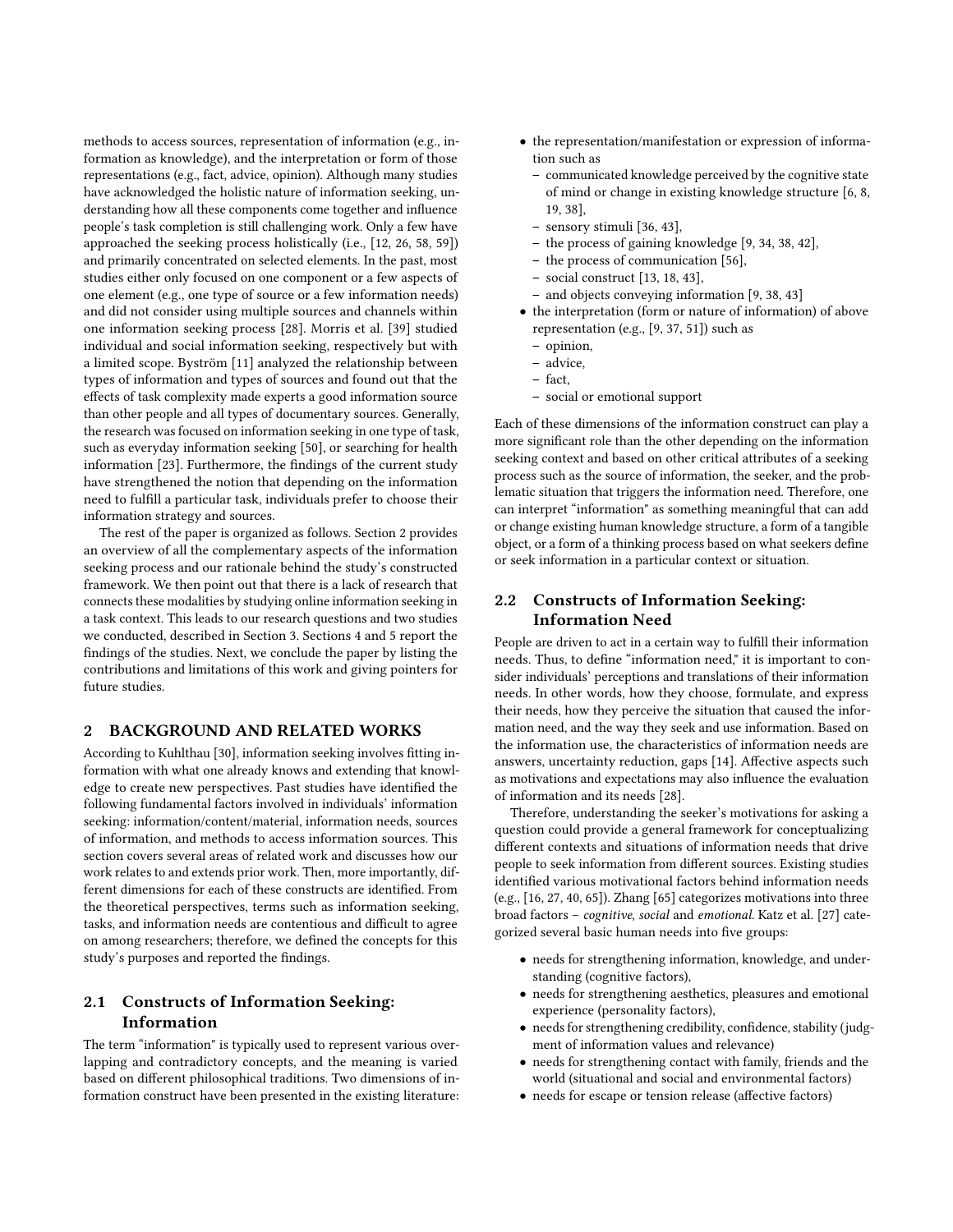Broadly, the motivation behind information need could be *cognitive* (seeking relevant information, opinions, or advice for making decisions), *a*!*ective* (looking for social and emotional support), social (identifying with others and gaining a sense of belonging), or *personal* (finding support for one's own values) [\[16,](#page-8-27) [27,](#page-8-28) [65\]](#page-9-6).

# 2.3 Constructs of Information Seeking: Information Source

Individuals utilize various sources available to them while fulfilling their information needs, such as friends and families, books, and websites. An information source is a repository that stores and provides knowledge or information [\[17,](#page-8-30) [64\]](#page-9-7). Sources of information can be impersonal or non-human such as online sources, physical documents, various information retrieval systems, or interpersonal or human-related such as friends and colleagues on various online or offline channels [\[1\]](#page-8-31). Several studies on information source selections and preferences have also found that different kinds of information sources are preferred in different situations, in different everyday life and work-related task contexts (e.g., [\[12,](#page-8-6) [31,](#page-8-32) [45,](#page-8-33) [46,](#page-8-34) [50\]](#page-8-11)). Moreover, there are various conditions, including seekers' previous experience with a source, accessibility of the source, and the format and content of the information available [\[33\]](#page-8-35), by which information seekers value and select information sources. Anderson et al. [\[2\]](#page-8-36) found that people perceived information sources that are easier to use as more accessible and choose them frequently regardless of the quality of the information they expect to obtain. On the other hand, Ashford [\[3\]](#page-8-37) found out that the source quality is more important than accessibility while thinking in a cost-benefit framework. Besides, time plays an influential role in selecting the type of source [\[60\]](#page-9-8). Fisher and Naumer [\[20\]](#page-8-38) identified several preference criteria for information sources in their study, such as trustworthiness, contact, access or convenience, inexpensiveness, and ease of use.

## 2.4 Constructs of Information Seeking: Methods to Access Information Source

Although information sources and the methods or channels to access the sources are often synonymous in many existing studies [\[12,](#page-8-6) [14\]](#page-8-0), these two concepts are distinct [\[1\]](#page-8-31). From existing research, the study identifies two dimensions of the method of accessing information sources and adds another dimension of mediation involved in accessing the sources:

- Physical-electronic dimension the use of a physical or electronic medium for information transfer [\[1\]](#page-8-31)
- Synchronous-asynchronous dimension the synchronicity of communication or connection [\[1\]](#page-8-31)
- Mediation-No mediation involvement of any mediated entity

According to Xu et al. [\[64\]](#page-9-7), channels are the modes of communication through which content is delivered from an information source to seekers, such as face-to-face, phone, or e-mail. Various cues [\[63\]](#page-9-9) shapes individuals' perceptions of information sources.

To summarize, based on the literature, the current study attempts to depict a multi-dimensional approach to look at information seeking as the product of the relationships among its significant constructs – the type of information (what), information need (why), information source (where), methods (how), and various dimensions of these four aspects to create a framework of information seeking to understand people's information seeking behavior as well as to create better support, services, and systems to enhance this vital activity. Invariably in the research process, this study will make certain assumptions about the information seeking, the information being sought, the methods and sources being used, and the possible solutions in terms of useful or relevant information and the use or sense derived from such information.

## **METHODOLOGY**

To understand the relationships among various information needs, forms of information, and information sources, we conducted an exploratory survey of people's information seeking behavior in everyday life. The following research questions guided our study design, data collection, and analysis techniques.

- RQ1: What is the relationship between information forms, information needs, information sources, and how are the sources accessed for tasks?
- RQ2: Is it possible to predict how different forms of information and information needs might lead to different sources of seeking information for a particular task?

Among the RQs above, RQ1 focuses on identifying the relationships among information needs and information types at different points of search interactions, and RQ2 focuses on modeling the information source use patterns in varying information need scenarios.

## 3.1 Study Design

To understand how people choose to use information resources, we conducted a survey where we asked people to hypothesize a situation where their information search process significantly impacted their decisions or actions. The survey had 15 unique information scenarios, each representing a particular information need and the required form of information to fulfill that need. Based on Katz et al. [\[27\]](#page-8-28), Choi and Shah [\[16\]](#page-8-27), Zhang [\[65\]](#page-9-6), and Oh [\[40\]](#page-8-29), information need was divided into four categories – cognitive, personal, social, and affective:

- Cognitive needs finding relevant information in immediate surroundings, society, and the world; seeking advice or opinions for making decisions; learning or self-education through acquiring information; gaining a sense of security through knowledge
- Personal integrative needs finding support for one's own values; gaining insight into one's own life; experiencing empathy with problems of others
- Social integrative needs  $-$  gaining a sense of belonging; finding a basis for conversation and social interaction; feeling connected with other people
- Affective needs looking for social and emotional support for personal issues; looking for social and emotional support for someone (e.g., family, friends, and so on.); looking for attainment on personal thoughts or Ideas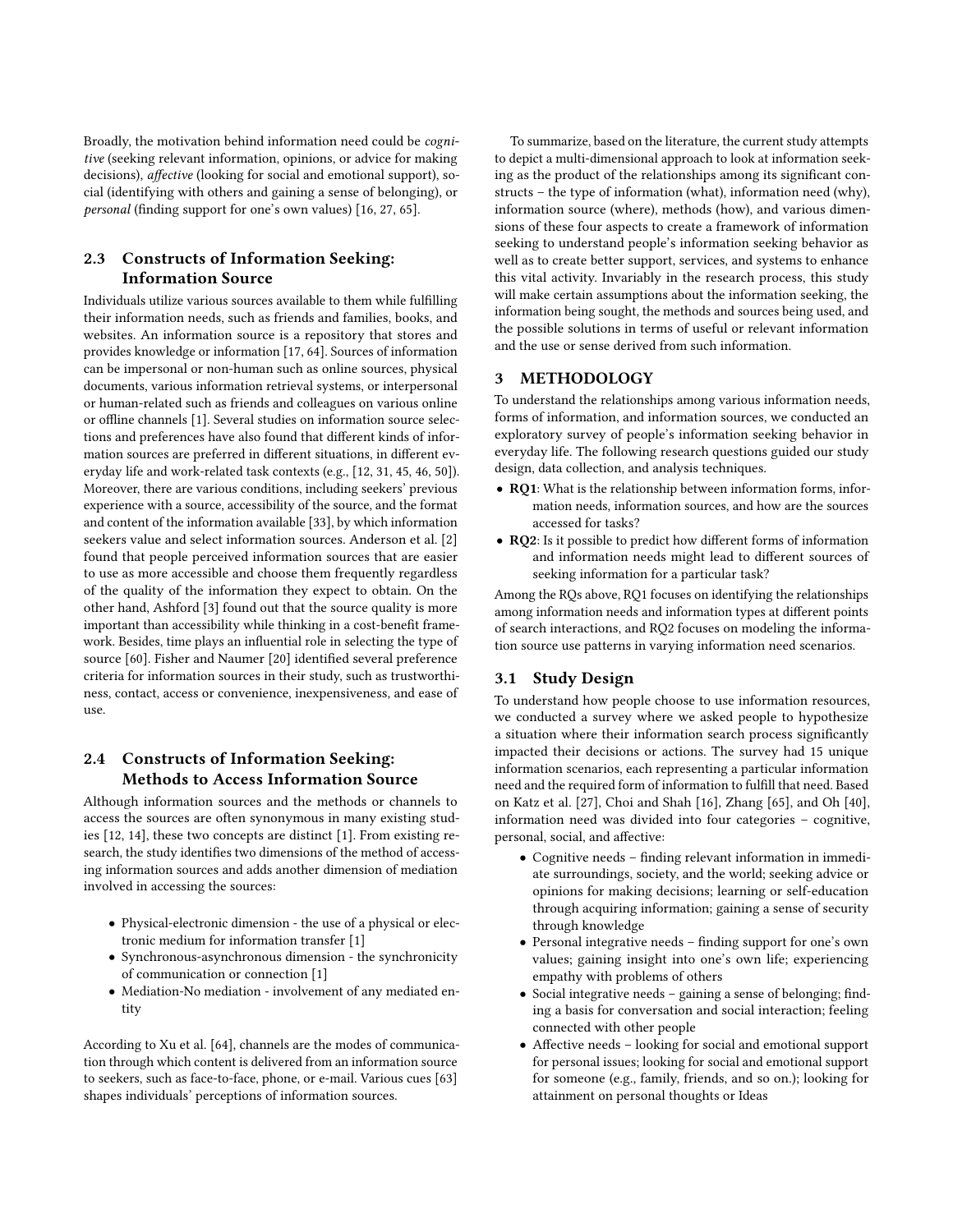Based on theories proposed by Marchionini [\[37\]](#page-8-25), Buckland [\[9\]](#page-8-20), and Rulke et al. [\[44\]](#page-8-39), the representation of information was categorized into three: object, knowledge, and social or sensory stimuli contextual. Moreover, the study borrowed various forms of information from Shah and Kitzie [\[51\]](#page-8-26) and combined them into four broad categories – advice, opinion, fact, and social or emotional support. Combining all the aspects gave 15 unique combinations, and based on that, we had 15 scenarios. Table [1](#page-4-0) presents a short overview of the survey scenario design.

## 3.2 Developing Scenario

Each of the 15 task scenarios was a unique combination of these three dimensions of two aspects of information seeking – information needs and information. Based on Borlund [\[7\]](#page-8-40)'s concept of simulated task scenarios, which stated that the scenarios must be realistic to participants, that is, they must fit the participants' reallife situations, we constructed each scenario from various ordinary everyday lives situations. As the observed variations in research findings could be interpreted or explained differently based on the well-known effect of task (here, scenario) complexity (for example, web searching was popular in fact-finding and exploratory tasks), we maintained a consistent task complexity throughout all the seeking scenarios.

For each scenario, there were two sets of information sources. The first set of options included human or interpersonal sources and methods to access those sources. The second set included all impersonal sources, including online and offline information retrieval systems. There were no methods to access these sources because that was implied in their names (see Table [1\)](#page-4-0). There was no particular order in the scenario assignment. The following section describes each of the 15 scenarios.

Although participants' background might affect their responses and the validity of this study's results, we decided not to collect demographic or personal data from the participants. We intended to understand the preferences of sources in general, independent of any contextual factor. However, the unknown demographics and actual information needs of the MTurk workers who participated as well as the artificiality of the task scenarios might raise some questions about how much the survey responses were truly being answered in the context. Therefore, We consulted two expert researchers who specialized in interactive information seeking and retrieval while creating the scenarios to check whether each scenario represents the stated cognitive needs, personal needs, social, affect-driven needs, and forms of information. Furthermore, we performed several rigorous pilot surveys and evaluations with five participants from different backgrounds to verify the effectiveness of these scenarios. We asked for feedback on the descriptions and language of the scenarios and whether they can relate to the task described in the scenarios in an iterative process.

*3.2.1 Scenarios for the Survey.* Scenario 1: Cognitive need, Informative object, Fact Suppose you and your friend went to the grocery store together to buy produce. You are discussing the attributes of different vegetables and fruits; taste, nutrition, etc. Your friend is explaining that the skin of "Red Delicious" apples is thinner than the skin of "Granny Smith" apples. You are not fully convinced

of this and you want to find out whether it is true. Where and how do you look for information?

Scenario 2: Cognitive need, Knowledge, Fat Suppose you are just about to start your first semester. You have decided to buy a new laptop instead of taking your 5-year-old computer to the college. There are different types of laptops with various specifications and you cannot decide which laptop you would buy a Mac or Windows? Would you prefer a 4 GB Ram or an 8 GB Ram? You have decided to look for some facts on how to compare different laptops. Where and how do you look for information?

Scenario 3: Cognitive need, Knowledge, Opinion As a student, suppose you have to create a poster presentation for your social science class. You have done presentations with PowerPoint but have never presented with a poster. Since this is your first poster, you are most concerned about how such a document should look. You want to find some opinions concerning the best ways to organize a poster layout so that you are prepared to create your project. Where and how do you look for information?

Scenario 4: Cognitive need, Knowledge, Advice This summer, you are traveling to Australia. You have never been there before and there are many tourist attractions you would like to visit. Therefore, you want information to help you plan your journey. You have set aside one month for the trip and hope to see as much of the country as you can. As you are unfamiliar with the territory, you would like to know about the places before going there. Where and how do you look for information?

Scenario 5: Personal need, Social or Sensory stimuli, Social or emotional support Suppose you have a -3.0 power in both eyes and you wear eyeglasses regularly. In your recent visit to your ophthalmologist, your doctor prescribed contact lenses for clearer vision. You have never used contact lenses before, so you would like to know about overall experience of wearing them - are they easy to wear or painful? Based on your findings you would like to decide whether to wear the lenses. Where and how do you look for information?

Scenario 6: Personal need, Social or Sensory stimuli, Fact Suppose you recently read a book on health, genetic disorders, and diet, and it has influenced the way you think about your health and lifestyle. You have learned that there are some diseases like cancer or diabetes can be caused by the combination of mutations of inherited genes, lifestyle choices, and your environment. Many rare diseases and conditions usually develop when an individual is born with a mutated gene. After reading the book, you want to know if a rare disease or common health conditions run in your family so that you can make precautionary changes in your existing diet or lifestyle. Where and how do you look for information?

Scenario 7: Personal need, Knowledge, Opinion You have followed the news and debate about legalizing marijuana in certain US states. In your personal opinion, alcohol and cigarette smoking are much more dangerous than marijuana.Now you are curious to know how others feel about this issue. Where and how do you look for information?

Scenario 8: Personal need, Knowledge, Fact Suppose your father is returning home tomorrow from the hospital after a prolonged illness. Tomorrow also happens to be his 60th birthday. On this special occasion, you want to make your grandmother's old chicken broth recipe to surprise your father.However, you do not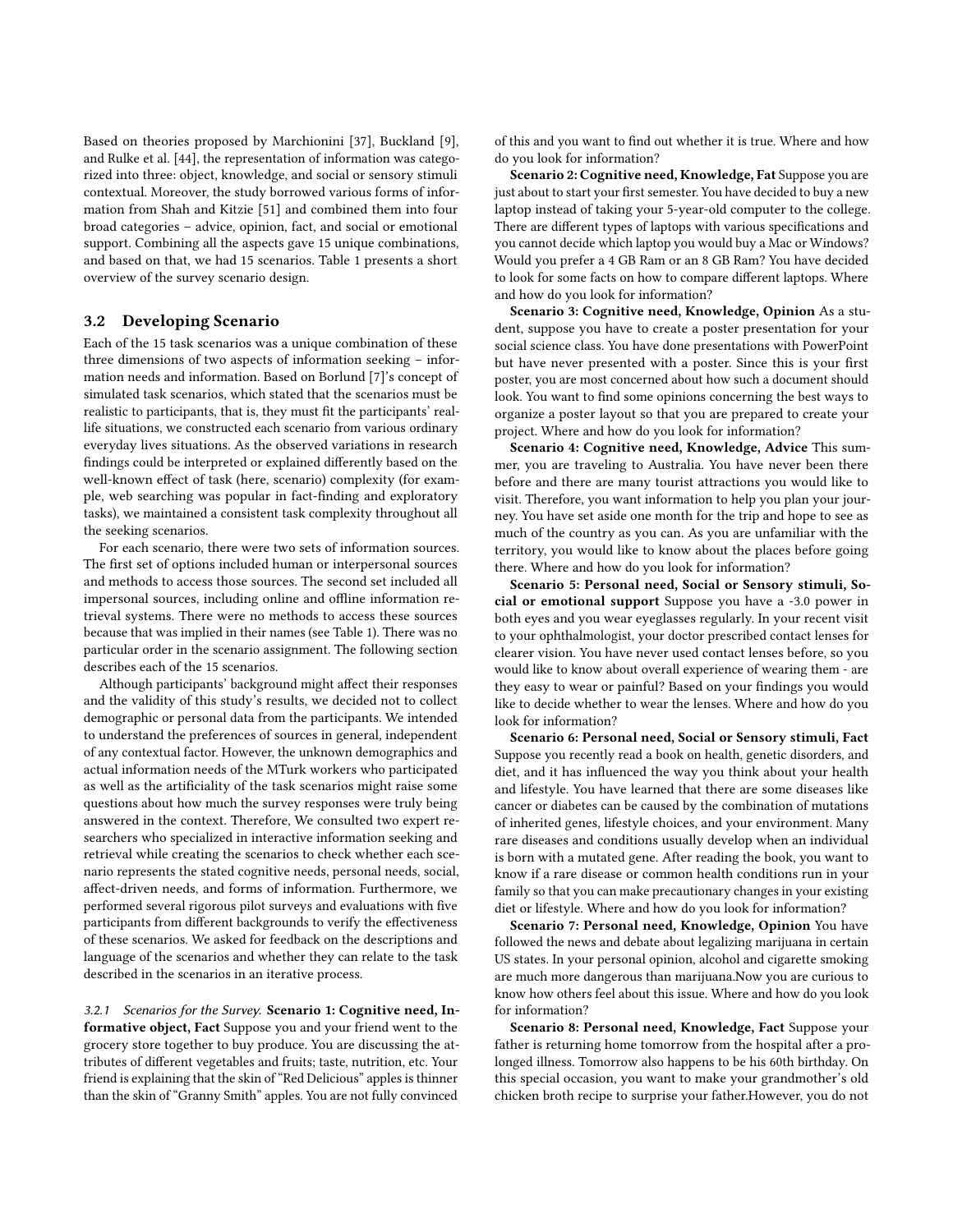|  | Table 1: Outline of the Survey Scenario |  |  |  |
|--|-----------------------------------------|--|--|--|
|--|-----------------------------------------|--|--|--|

<span id="page-4-0"></span>

| Given aspects in each scenario                                  | The participants would then have to provide the follow-<br>ing aspects for each scenario |
|-----------------------------------------------------------------|------------------------------------------------------------------------------------------|
| What information do you need?                                   | What sources do you use while seeking the information?                                   |
| Why do you need this information?                               | How will you access the source of information?                                           |
| <b>Example scenario:</b>                                        | <b>Example Sources:</b>                                                                  |
| Suppose your father is returning home tomorrow                  | Interpersonal:                                                                           |
| from the hospital after a prolonged illness.                    | Friend, Family, Colleague,                                                               |
| Tomorrow also happens to be his 60th birthday.                  | <b>Access Methods:</b>                                                                   |
| On this special occasion, you want to make your                 | Face to Face, Phone, Online chatting,                                                    |
| grandmother's old chicken broth recipe to surprise your father. | Impersonal:                                                                              |
| However, you do not know the recipe and you need to find it     | Book/Manual, Search Engine, Social media,                                                |
| out. Where and how do you look for information?                 | pre-posted Forum Entries,                                                                |

know the recipe and you need to find it out. Where and how do you look for information?

Scenario 9: Social need, Knowledge, Fact You will be attending asocial gathering this evening. It is a birthday party for a friend being held at a local restaurant. You do not know many of the guests in attendance. You thought you could facilitate conversations with new people if you were up-to-date on some recent topics of interest. You have decided to look into a wide expanse of events since you do not know the other guests' interests and backgrounds. Where and how do you look for information?

Scenario 10: Social need, Social or Sensory stimuli, Social or emotional support Your cousin, a senior in college, said that one of her friends started to smoke. You fear your cousin might begin smoking in the near future and decide to educate her about the risks, so you have to find some information on what could happen if she starts smoking. Where and how do you look for information?

Scenario 11: Affective need, Informative object, Social or emotional support Imagine your family members are out of town for a family wedding in California. You were unable to go because of a work commitment. It is now a few days since they have gone and you are missing them very much, especially when you are at home all alone. You are feeling very sad and in order to feel better you would like to find something to cheer you up. Where and how do you look for it?

Scenario 12: Social need, Social or sensory stimuli, Advice A friend of yours has an appointment to get a flu shot tomorrow, but she has a cold. She is debating whether to keep her appointment. She asked for your advice. You would like to help her by finding out what is generally recommended for people in her situation. Where and how do you look for information?

Scenario 13: Affective need, Knowledge, opinion Suppose you have inherited a large sum of money left by your recently deceased uncle. You are not sure about what to do with this money. You are considering investing it in the stock market as a bond or corporate stocks. However, you are unaware of stock market trends and lack the knowledge required to make a sound judgment on what to do with your inheritance. You would like to find information to help you pick the best type of financial instrument for the investment. Where and how do you look for information?

Scenario 14: Affective need, Knowledge, Fact After graduating as a veterinary doctor, you are just about to start a career in the veterinary industry. You are concerned about how to work towards your retirement.Therefore, you want to know what you should expect from your industry. Where and how do you look for information?

Scenario 15: Affective need, Knowledge, Social or sensory stimuli Your best friend is getting married and asked you to be in their wedding party. You have been friends since the 5th grade. You feel touched, excited, and also a little stressed. You have to plan the shower and bachelor(ette) and you want them to both be great and memorable for your friend. You have no prior experience and no idea where to begin. Therefore, you need information on how to become a perfect head of the wedding party. Where and how do you look for information?

#### 3.3 Study Procedure and Data Collection

We conducted the data collection survey on Amazon's Mechanical Turk (hereafter MTurk). MTurk provides a crowd-sourcing platform for individuals or businesses to post human intelligent tasks (HIT) for MTurk users from around the world. Furthermore, existing studies (e.g., [\[10,](#page-8-41) [35\]](#page-8-42)) have found out that MTurk can be used to obtain high-quality data inexpensively and rapidly. MTurk's demographically diverse participants could provide reliable and good quality data like other traditional survey collection methods such as standard Internet samples and typical American college samples [\[10,](#page-8-41) [35\]](#page-8-42). Therefore, since this study's primary interest is exploration, the instant available and easily accessible large participant pool on MTurk was appropriate. We also took several additional measures to ensure data quality and reliability; for example, we recruited the expert participants, offered a higher compensation rate, and maintained a task length workable to all. Several general attentioncheck questions were also included in various survey parts to check participants' attention and randomness of their answers.

Responses from 114 MTurk workers who were at least 18 years and from the USA were collected. In the 30 minutes lengthy questionnaire, the scenarios were presented to the workers. The participants had to choose where and how they would search for that information from an exhaustive list of information sources. They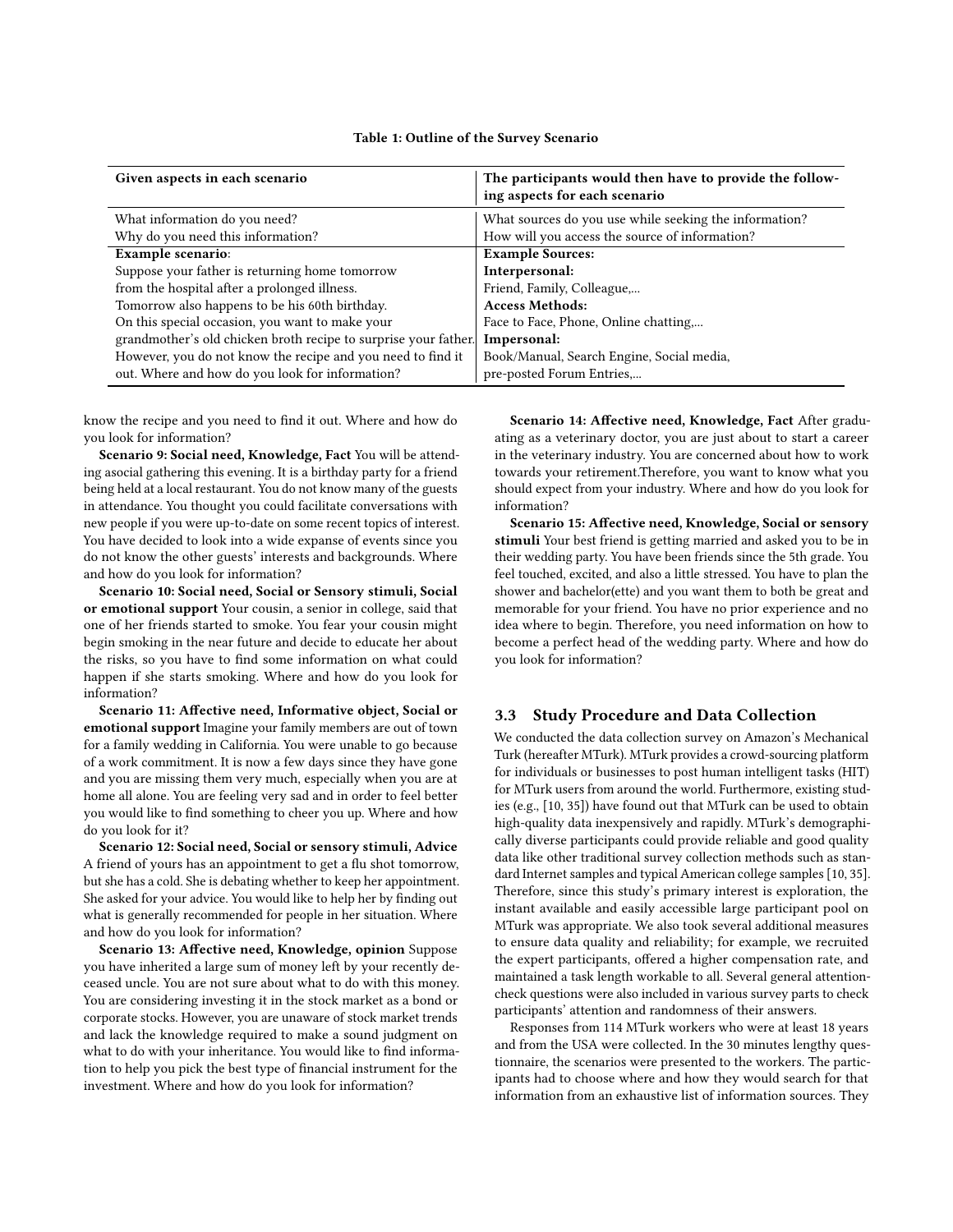could pick any source from any source type (impersonal or interpersonal) for each scenario. All participants responded to all 15 scenarios. Typically, the majority of the respondents took 15 to 30 minutes to complete the survey. Their recorded responses had been downloaded and quantitatively analyzed. The final dataset contains participants' source selections in 1,710 scenarios.

## 4 DATA ANALYSIS AND RESULTS

To address the RQ 1 (*the relationships among information forms, information needs, information sources, and how the sources are accessed*), the study takes an exploratory approach to analyze the survey responses (see Tables [2](#page-5-0) and [3\)](#page-6-0). It should be noted that multiple or no answers for a scenario were possible.

The descriptive statistics show that most participants chose to use the search engine for scenarios 1, 2, 3, 4 (see Section 3.2.1 for descriptions of the scenarios). The second-largest group of participants chose to consult a person, primarily friends and professionals. For scenarios formulated on personal needs, information as fact, opinion, and social support (5, 6, 7, and 8), most respondents selected interpersonal sources over impersonal sources. While for scenario 5, the popularity of friends and search engine were very close (80 and 83 times respectively), participants preferred to ask family members in scenarios 6 and 8 and friends in scenario 7. Respondents chose interpersonal sources 87 (family), 76 (friend), and 111 (family) times in scenarios 6, 7, and 8. The second most popular choice for these three scenarios is the search engine (impersonal source), which they chose 59, 69, and 43 times respectively. Interestingly, there is a large gap between the first most popular and the second most popular source choice in those scenarios. Most respondents chose to consult an impersonal source in socially-driven scenarios (9, 10, 12). The popular choices for these two scenarios were closely distributed among consulting friends (scenario 9), searching directly on the professional website, reading newspapers, news-media sites, and pre-posted entries on social media. In the scenarios based on affective needs (11, 13, 14, and 15), respondents mostly opted for impersonal sources, especially web search, except for scenario 11, where they chose interpersonal sources (friends) over other sources. Here we also found a mixture of impersonal and interpersonal sources they have chosen to use, for example, pre-posted entries on social media, colleagues, and so on.

From the analysis of people's preferences of methods to access interpersonal sources, it is evident that people preferred to talk to familiar sources such as friends and families directly in person, face to face. When consulting strangers (e.g., customer services, dealers), on the other hand, they also liked to write messages indirectly or to post online (see Table [4\)](#page-6-1).

The question of predicting the answer for the "where to seek information" RQ2 (predicting information sources from forms of information and information needs) has been molded into a multiclass classification problem. The goal is to examine whether it is possible to predict participants' choice of information sources from the known information need and the nature and form of the required information to fulfill the need. We conducted traditional machine learning classification experiments with an information need, information type, information form, and methods to access

Table 2: Use of Interpersonal Sources

<span id="page-5-0"></span>

| Scenario | Friend   | Family   | Colleague    | Stranger    |
|----------|----------|----------|--------------|-------------|
| 1        | 23       | 20       | 2            | 26          |
| 2        | 60       | 33       | 21           | 31          |
| 3        | 50       | 18       | 48           | 11          |
| 4        | 28       | 24       | 5            | 33          |
| 5        | 80       | 54       | 21           | 20          |
| 6        | 9        | 87       | 2            | 13          |
| 7        | 76       | 42       | 21           | 18          |
| 8        | 3        | 111      | $\mathbf{0}$ | 2           |
| 9        | 49       | 17       | 10           | 10          |
| 10       | 17       | 19       | 2            | 18          |
| 11       | 84       | 37       | 2            | 2           |
| 12       | 19       | 16       | 5            | 27          |
| 13       | 23       | 32       | 15           | 47          |
| 14       | 12       | 8        | 48           | 29          |
| 15       | 72       | 54       | 6            | 14          |
| Total    | 605      | 572      | 208          | 301         |
|          | (35.38%) | (33.45%) | $(12.16\%)$  | $(17.60\%)$ |

sources as independent features and source type as classification labels to address the question. After preparing the data for predictive analysis, we had 4592 total data points.

Since the data were categorical and the target variable had more than two types of sources, all the features and target variables were encoded using the *One Hot Encoder*, and *Label Encoder* methods [\[41\]](#page-8-43). After encoding the data, training, and a testing sample have been created based on 70% and 30% of the original data set grouped by the users, respectively. As the dataset was small and moderately unbalanced, to mitigate the bias towards the majority class (as it would have a more extensive influence on the final loss value), we added weights to cross-entropy losses corresponding to different classes to even out the data bias. Furthermore, to make the data balanced, we increased the frequency of minority classes by using up-sampling clustering techniques to make the data balanced. Generally, up-sampling is preferred when the overall data size is small.

We conducted multiple experiments using several Bagging, Boosting, and Voting models [\[5\]](#page-8-44). These ensemble models can handle small and unbalanced datasets very well. In particular, we built Decision Tree [\[47\]](#page-8-45), Random Forest [\[32\]](#page-8-46), Extra Trees [\[57\]](#page-9-10), AdaBoost [\[24\]](#page-8-47), Gradient Boosting [\[21\]](#page-8-48), Voting [\[5\]](#page-8-44) and XGBoost [\[15\]](#page-8-49) models and evaluated them all on the same training, testing and validation sets. We compared our models against two baseline models – the most frequent model and the stratified random model. We reported the performance of each model in Table [5.](#page-6-2) To define the Voting classifier using multiple classification algorithms, we used the predictions of logistic regression, regression trees, and support vector machines together. Finally, the Voting classifier averaged the predictions of the sub-models and calculated the accuracy.

Table [5](#page-6-2) showed that Random Forest and Extra Trees performed better than other models and could predict the sources with 80% accuracy. To evaluate the performance of our models, we calculated an accuracy score for each model using the mean average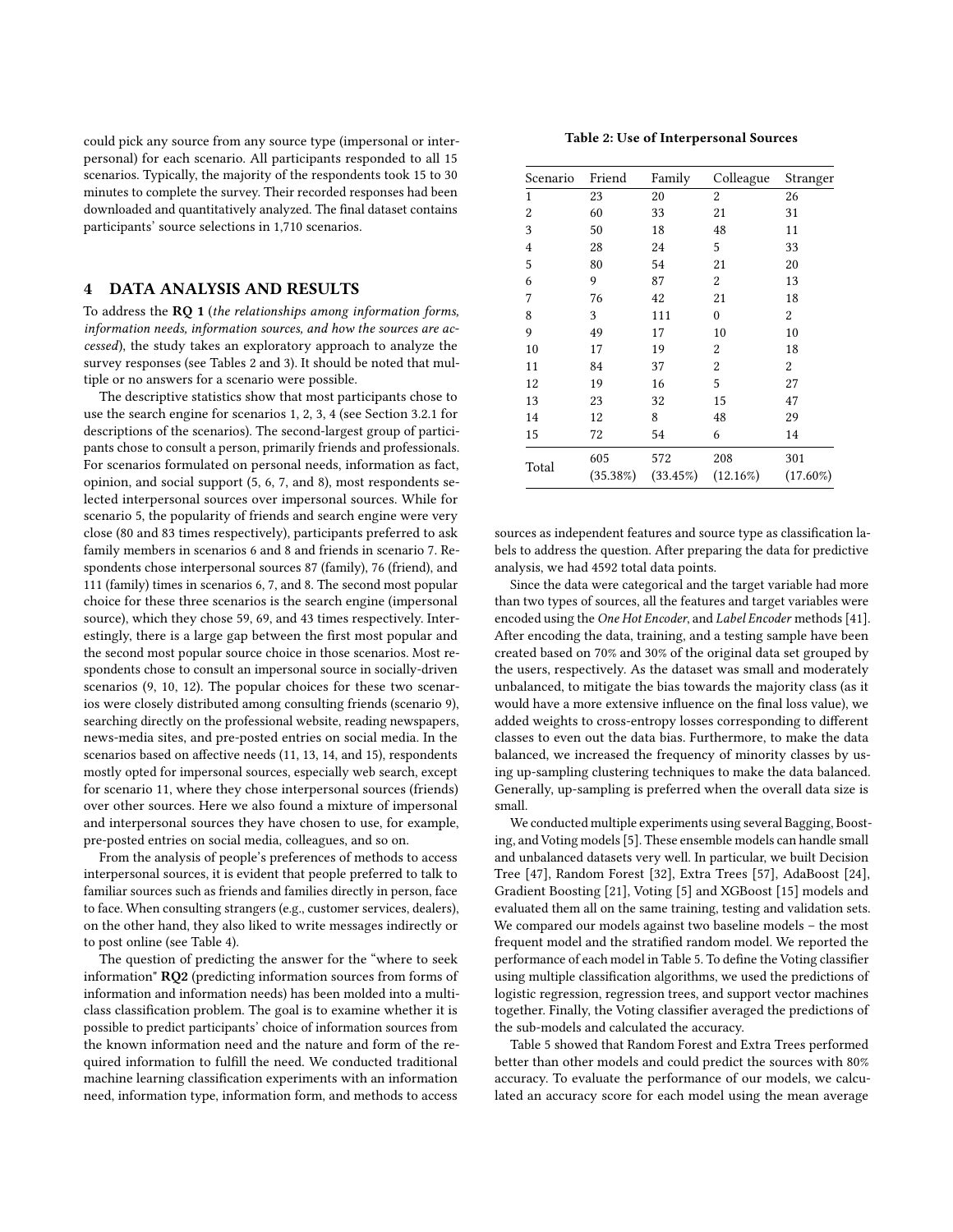Table 3: Use of Impersonal Sources

<span id="page-6-0"></span>

| Scenario | Book           | Offline<br>Catalog | News-<br>paper | Any<br>Object    | $E-$<br>copies    | Online<br>Data-<br>base | Google<br>Scholar | Online<br>Catalog | Social media Pre-<br>posted<br>Forum<br>Entries | Websites           | <b>News</b><br>media<br>sites | Search<br>Engine    | TV<br>channels   | Radio         |
|----------|----------------|--------------------|----------------|------------------|-------------------|-------------------------|-------------------|-------------------|-------------------------------------------------|--------------------|-------------------------------|---------------------|------------------|---------------|
|          | 10             | 3                  | $\overline{c}$ | $\mathbf{0}$     | 12                | 16                      | 11                | $\overline{4}$    | 15                                              | 5                  | 2                             | 92                  | $\mathbf{0}$     | $\Omega$      |
| 2        | 0              | 6                  |                | $\bf{0}$         |                   | 15                      | 4                 |                   | 32                                              | 35                 |                               | 92                  | 0                |               |
| 3        | 13             | 2                  |                | 6                | 11                | 8                       | 5                 | 3                 | 24                                              | 14                 |                               | 86                  | $\Omega$         |               |
| 4        | 18             |                    | 8              | 8                | 3                 | 9                       |                   |                   | 47                                              | 59                 |                               | 97                  | $\Omega$         |               |
| 5        | 3              |                    | 3              | 2                | 4                 | 2                       |                   |                   | 51                                              | 17                 | 4                             | 83                  | 0                |               |
| 6        | 5              | 2                  | 4              | 5                | 16                |                         | 6                 | 4                 | 15                                              | 20                 | $\overline{c}$                | 59                  | $\Omega$         |               |
| 7        | 3              |                    | 11             |                  | 10                |                         |                   |                   | 67                                              | 8                  | 26                            | 69                  | 3                |               |
| 8        | 13             | 2                  |                |                  | 3                 | 2                       |                   |                   | 10                                              |                    | $\theta$                      | 43                  | $\theta$         |               |
| 9        |                | $\Omega$           | 31             | 3                | 4                 |                         | $\Omega$          |                   | 38                                              | 3                  | 67                            | 59                  | 25               |               |
| 10       | 10             | $\boldsymbol{0}$   | 11             | 5                | 36                | 5                       | 10                | $\Omega$          | 25                                              | 29                 | 13                            | 84                  |                  |               |
| 11       | 6              | 0                  | 6              |                  |                   |                         |                   |                   | 26                                              | 5                  | 5                             | 39                  | 31               |               |
| 12       |                |                    | 3              | 4                | 16                |                         |                   |                   | 20                                              | 34                 |                               | 98                  | 0                |               |
| 13       | 10             | 2                  | 9              | $\overline{c}$   | 11                | 2                       | $\overline{c}$    | $\Omega$          | 29                                              | 56                 | 13                            | 77                  | 2                |               |
| 14       | 4              |                    |                |                  | 11                | 9                       |                   | $\Omega$          | 37                                              | 44                 | 3                             | 90                  | 0                |               |
| 15       | 11             | 2                  | 14             |                  |                   | $\boldsymbol{2}$        | $\mathbf{0}$      | $\mathbf{0}$      | 68                                              | 16                 | 3                             | 100                 | 2                |               |
| Total    | 108<br>(6.32%) | 28<br>$(1.64\%)$   | 118<br>(6.78%) | 46<br>$(2.69\%)$ | 146<br>$(8.54\%)$ | 84<br>$(4.91\%)$        | 50<br>$(2.92\%)$  | 19<br>$(1.11\%)$  | 504<br>(29.47%)                                 | 349<br>$(20.42\%)$ | 154<br>$(9.01\%)$             | 1168<br>$(68.30\%)$ | 64<br>$(3.74\%)$ | 13<br>(0.76%) |

<span id="page-6-1"></span>Table 4: Use of Channels to access Interpersonal Sources

| Methods                  | Friend | Family | Colleague | Stranger |
|--------------------------|--------|--------|-----------|----------|
| Face to Face             | 282    | 253    | 144       | 98       |
| Phone                    | 108    | 184    | 15        | 22       |
| Texting                  | 132    | 97     | 22        | 2        |
| <b>Online Chatting</b>   | 59     | 18     | 4         | 25       |
| Email                    | 15     | 16     | 18        | 10       |
| Posting on online forums | 9      | 4      | 5         | 144      |
| Mail/Letter              |        | 0      | 0         | 0        |

<span id="page-6-2"></span>Table 5: : Accuracy on the data set for several algorithms: DecisionTree (DCT), Random Forest (RF), Extra Trees (ET), AdaBoost (ADA), Gradient Boosting (GB), Voting, and XG-Boost. Baselines are a most frequent (MFQ) and stratified random (STR) baseline. Best performers in each column are boldfaced. Significant values indicate whether the predictor is significantly better than its baseline ( $* = p < .05$ ).

| Classifier               | Information Source |  |  |  |
|--------------------------|--------------------|--|--|--|
| Decision Tree            | $78.48\%$          |  |  |  |
| Random Forest            | $80.0\%$ *         |  |  |  |
| Extra Trees              | 80.0%              |  |  |  |
| AdaBoost                 | 66.67%             |  |  |  |
| <b>Gradient Boosting</b> | 78.45%             |  |  |  |
| Voting                   | $78.46\%$ *        |  |  |  |
| <b>XGBoost</b>           | 75.96%             |  |  |  |
| Most Frequent            | 48.5%              |  |  |  |
| Stratified Random        | 50.0%              |  |  |  |

percentage error subtracted from 100%. Furthermore, for the Random Forest, we generated a single tree as shown in Figure [1.](#page-6-3) As

<span id="page-6-3"></span>

Figure 1: Random Forest tree.

Random Forest is a combination of a subset of the features at each node of the tree, it would be possible to check the accuracy of the predictions by examining a tree. Also, Random Forests can achieve high accuracy without the risk of overfitting or underfitting data.

#### 5 DISCUSSION

From the descriptive analysis of the data, some patterns have emerged among the information needs, information required, and participants' choices of sources and methods to obtain the information. Some of them are new, and some solidify existing research. First, although respondents chose friends and family most of the time as information sources, overall, they consistently opted to use all four types of interpersonal sources in all scenarios (except, scenario 8 where they only chose "family"). However, their choice of impersonal sources was limited only to few types of sources – web search engines, pre-posted entries on social media, professional Websites, online news media sites, electronic copies of journals, magazines, and lastly, newspapers and books or manuals. The popularity of online information sources, especially pre-posted entries of social media and online forums to communicate with strangers, is a reminder of the changing characteristics of human information seeking behaviors. People prefer to use online information sources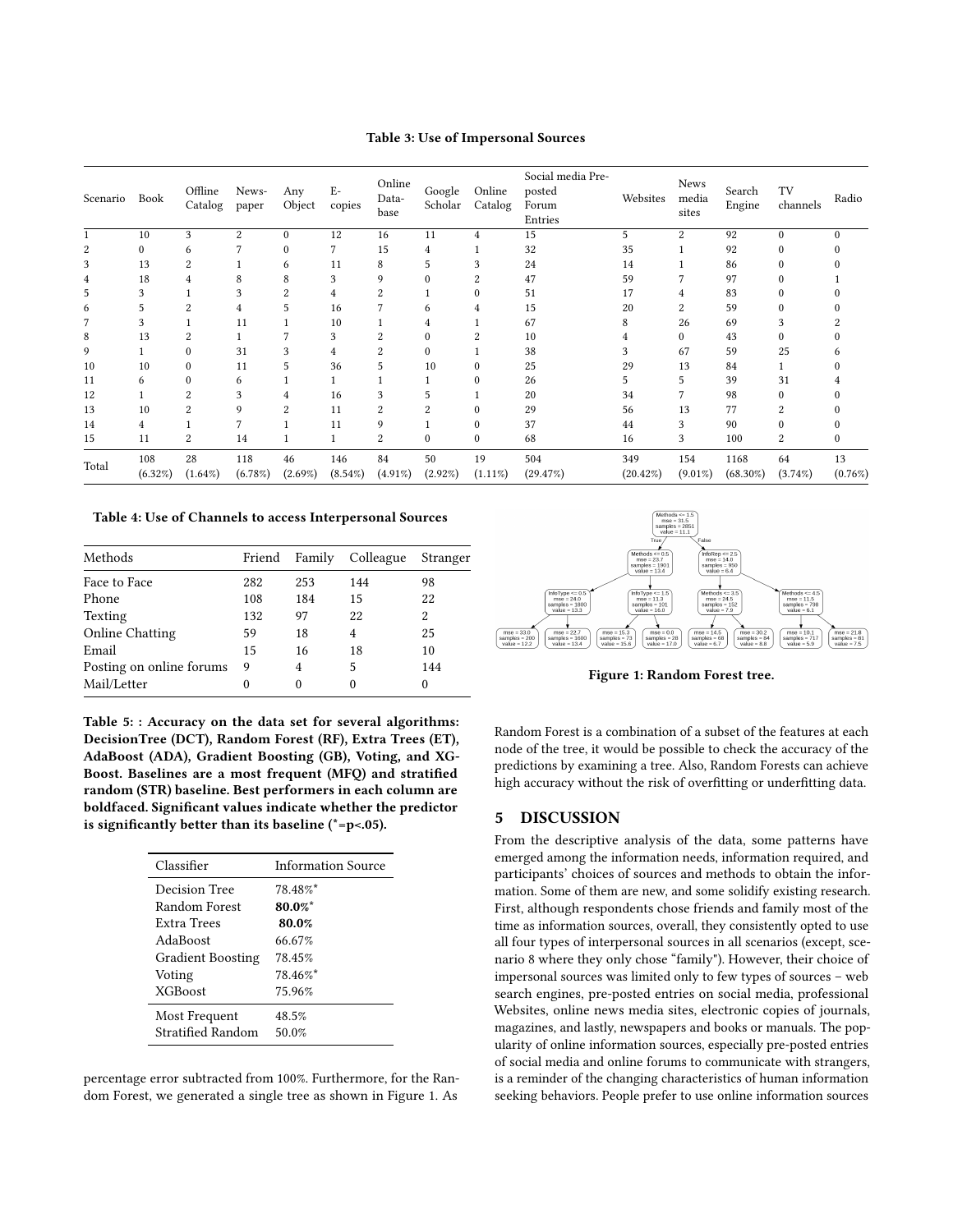more and more, which indicates a rise in collective and collaborative information seeking behavior. Second, although participants had to choose at least one source, almost all preferred to use multiple sources of information and both impersonal and interpersonal for all scenarios. This suggests that many people usually prefer not to seek information only in one way or one time. In the information seeking process, people usually tend to use multiple information sources in various ways, and it is not a linear process; instead, it is a repetitive circular process. However, for the recipe task, people only opted for the interpersonal source, as this task can only be solved by asking interpersonal sources, as participants had to search for their grandmother's chicken broth recipe.

The predictive analysis of the data also produced some insightful observations. The accuracy scores of all classification models are relatively high for the information source, which indicates that it is possible to predict people's choice of information sources if the motivation or need behind the problem situation and the nature of the information they seek to find are known. From the accuracy scores and the descriptive analysis, it is visible that respondents did not show any personal preferences or fondness for any particular source type. Instead, they preferred to choose the source based on the information need-based scenarios. Certain assumptions could be made to explain the behavior. For scenarios that were considered personal and intimate, the participants mainly chose interpersonal sources, especially friends and families who could be trusted or who could provide more contextual information. For scenarios with cognitive needs, respondents opted to use impersonal sources, mostly web searches, pre-posted entries on social forums, or professional Websites. This suggests that the user's motivations and expectations behind information seeking play significant roles in deciding information sources and methods to access them.

Moreover, although people prefer to use web search engines to find information primarily because of their easy accessibility and ability to provide a vast amount of information in a short time, the study shows that people use other information sources as well. People chose to use a book, newspaper, or other physical information sources depending on the information need. Therefore, it can be concluded that the user's motivations and expectations behind information seeking play essential roles in deciding information sources.

Thus the findings of the current study have strengthened the notion that depending on the information need to fulfill a particular task, individuals prefer to choose their information strategy and sources. It confirms the findings of several other studies(e.g., [\[48,](#page-8-50) [49,](#page-8-51) [61\]](#page-9-11)) that while a high proportion of current internet activities involved searching and browsing for answers and gathering information to understand a topic better, users often turned to other people during critical activities, asking for their help or opinion. The findings also highlight participants' preference for multiple sources of information and both impersonal and interpersonal. Thus, this study reported here emphasizes the learning aspect of the seeking process, as outlined by Kuhlthau [\[29\]](#page-8-52) and Bates [\[4\]](#page-8-53), and practical design considerations for helping users interact with information and learn.

While there has been growing interest in this area as reflected in the scholarly outcomes and events over the past few years, there is a lack of task-based search and intelligent assistance, which motivates this study to take a holistic view on the information seeking process in order to connect these complementary aspects of individualized and social search processes to a seeker's context and the task at hand. Thus, this study has contributed to this line of investigation further, which has great potential value and implications for personalizing search and recommender systems to suggest types of information and resources in various formats (e.g., people, retrieval databases, document, or query) based on their needs and preferred information forms at task levels and going beyond the query and document only suggestions.

## 6 CONCLUSION

This study's overall objective is exploratory and to observe information seeking based on the previously identified four aspects of information seeking behavior and various dimensions of them. The study explores how different types of information and information needs may lead to different sources and channels of seeking information. By giving the participants to choose from an extensive list of information sources for each of the 15 scenarios, the study assumed that they would prefer the resource they think is the most useful for similar scenarios in real life. The study displays that when people decide to use a particular source, their decisions are heavily influenced by the type of information they are looking for and the kind of information needs they have.

There are some limitations to this study. The findings are based on an online survey conducted on a crowdsourcing platform, thus limiting the responses and direct communication between the researchers and the respondents. The scenarios were simulated and imposed on the participants, and they had to hypothesize the scenarios, not actually perform the searches. Therefore, the responses were not self-motivated. The study only collected their selection choices and not explanations behind their choices.

Moreover, as with all self-reported data, users' self-reported surveys on information seeking are also open to biases. What participants say they would do in a scenario is not necessarily the same as they would do if they actually searched for the information. Although the findings support that a group of people prefers to use different information sources based on their information needs and their choices of information sources can be predicted from their need for a particular type of information, the exact needs may be interpreted differently based on people's actual situational contexts.

Although there are some limitations to this study, this study produces meaningful patterns regarding individuals' information needs, sources, and methods. It is crucial to note that people prefer to use multiple sources depending on the type of need, probably to receive affirmation or other opinions on the same topic from interpersonal and impersonal sources. The study also shows that it is possible to predict people's choice of information sources based on their information needs and preferred information forms. The findings could provide foundations toward developing personalized search, recommender, or intelligent systems, which can then recommend various sources of information to seekers based on their information needs and preferred form of information. Thus, this study hopes to contribute to the information seeking research and provide a foundation for further research along these lines. Furthermore, in this study, we did not collect and analyze demographic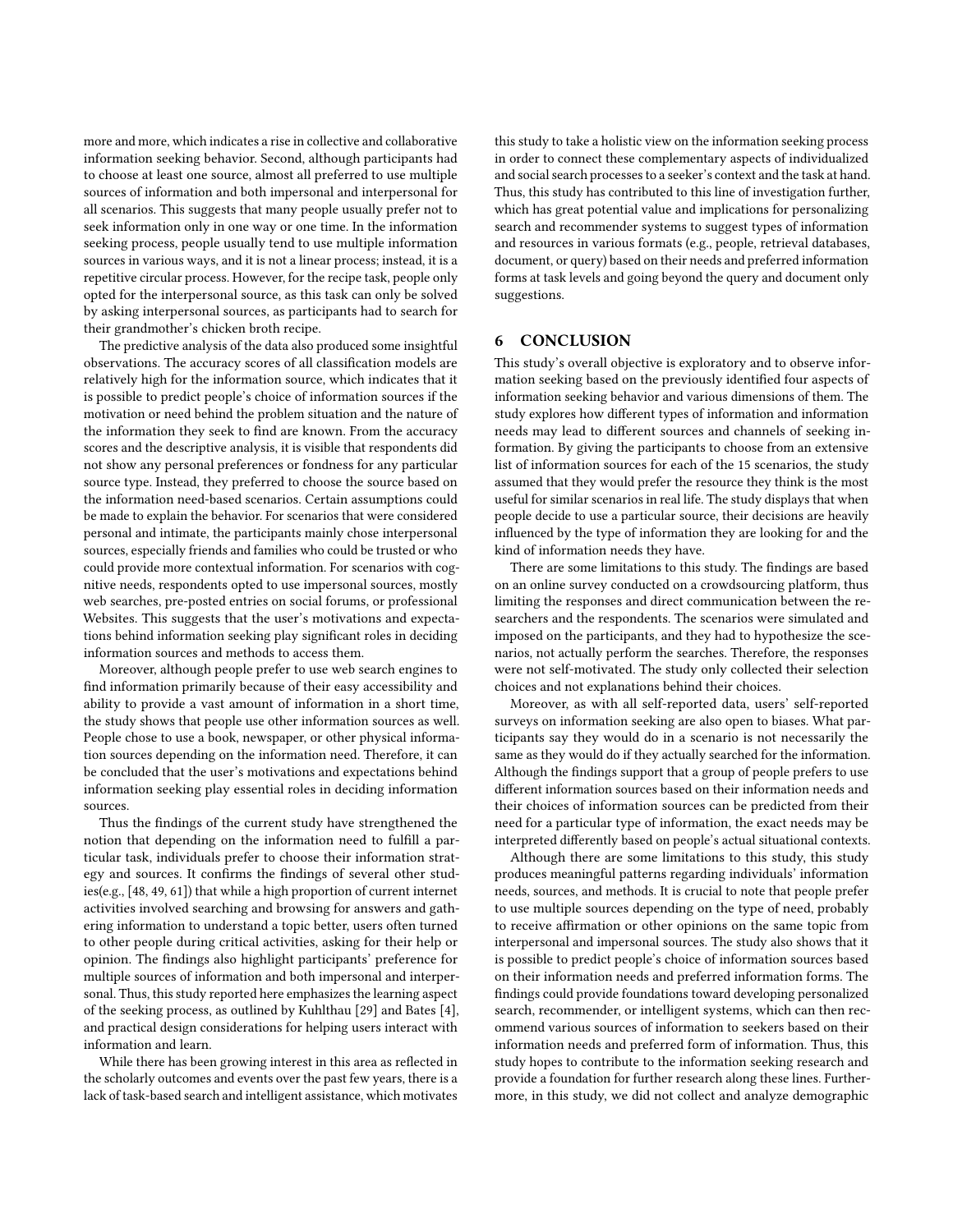or personal data. In the future, we would investigate how these data could help determine to which degree the choice of information sources is influenced by the information need and which role demographic factors play.

#### ACKNOWLEDGMENTS

This work is supported by the National Science Foundation (NSF) grant III-1717488. We thank all of our participants and members of the InfoSeeking Lab for their helpful input on the survey instrument.

## **REFERENCES**

- <span id="page-8-31"></span>[1] Naresh Kumar Agarwal. 2011. Verifying survey items for construct validity: A two-stage sorting procedure for questionnaire design in information behavior research. *Proceedings of the ASIST Annual Meeting* 48 (2011).
- <span id="page-8-36"></span>[2] Claire J Anderson, Myron Glassman, R Bruce McAfee, and Thomas Pinelli. 2001. An investigation of factors affecting how engineers and scientists seek information. *Journal of Engineering and Technology Management* 18, 2 (2001), 131–155.
- <span id="page-8-37"></span>[3] Susan J Ashford. 1986. Feedback-seeking in individual adaptation: A resource perspective. *Academy of Management journal* 29, 3 (1986), 465–487.
- <span id="page-8-53"></span>[4] Marcia J Bates. 1989. The design of browsing and berrypicking techniques for the online search interface. *Online review* (1989).
- <span id="page-8-44"></span>[5] Eric Bauer and Ron Kohavi. 1999. An empirical comparison of voting classification algorithms: Bagging, boosting, and variants. *Machine learning* 36, 1-2 (1999), 105–139.
- <span id="page-8-14"></span>[6] Nicholas J Belkin. 1980. Anomalous states of knowledge as a basis for information retrieval. *Canadian journal of information science* 5, 1 (1980), 133–143.
- <span id="page-8-40"></span>[7] Pia Borlund. 2003. The concept of relevance in IR. *Journal of the American Society for information Science and Technology* 54, 10 (2003), 913–925.
- <span id="page-8-15"></span>[8] Bertram C Brookes. 1977. The developing cognitive viewpoint in information science. *De Mey, M. and al Editors* (1977), 195–203.
- <span id="page-8-20"></span>[9] Michael K Buckland. 1991. Information as thing. *Journal of the American Society for Information Science (1986-1998)* 42, 5 (1991), 351.
- <span id="page-8-41"></span>[10] Michael Buhrmester, Tracy Kwang, and Samuel D Gosling. 2016. Amazon's Mechanical Turk: A new source of inexpensive, yet high-quality data? (2016).
- <span id="page-8-10"></span>[11] Katriina Byström. 2002. Information and information sources in tasks of varying complexity. *Journal of the American Society for information Science and Technology* 53, 7 (2002), 581–591.
- <span id="page-8-6"></span>[12] Katriina Byström and Kalervo Järvelin. 1995. Task complexity affects information seeking and use. *Information processing & management* 31, 2 (1995), 191–213.
- <span id="page-8-23"></span>[13] Rafael Capurro and Birger Hjørland. 2003. The concept of information. *Annual review of information science and technology* 37, 1 (2003), 343–411.
- <span id="page-8-0"></span>[14] Donald O Case and Lisa M Given. 2012. *Looking for information*. Emerald Group Publishing Limited.
- <span id="page-8-49"></span>[15] Tianqi Chen and Carlos Guestrin. 2016. Xgboost: A scalable tree boosting system. In *Proceedings of the 22nd acm sigkdd international conference on knowledge discovery and data mining*. 785–794.
- <span id="page-8-27"></span>[16] Erik Choi and Chirag Shah. 2016. User motivations for asking questions in online Q&A services. *Journal of the Association for Information Science and Technology* 67, 5 (2016), 1182–1197.
- <span id="page-8-30"></span>[17] Edward W Christensen and James R Bailey. 1997. A source accessibility effect on media selection. *Management Communication Quarterly* 10, 3 (1997), 373–387.
- <span id="page-8-24"></span>[18] Ian Cornelius. 2002. Theorizing information for information science. *Annual review of information science and technology* 36, 1 (2002), 392–425.
- <span id="page-8-16"></span>[19] Brenda Dervin. 1992. From the mind's eye of the user: The sense-making qualitative-quantitative methodology. *Qualitative research in information management* 9 (1992), 61–84.
- <span id="page-8-38"></span>[20] Karen E Fisher and Charles M Naumer. 2006. Information grounds: Theoretical basis and empirical findings on information flow in social settings. *New directions in human information behavior* (2006), 93–111.
- <span id="page-8-48"></span>[21] Jerome H Friedman. 2002. Stochastic gradient boosting. *Computational statistics & data analysis* 38, 4 (2002), 367–378.
- <span id="page-8-3"></span>[22] Tim Gorichanaz, Kiersten F Latham, and Elizabeth Wood. 2018. Lifeworld as "unit of analysis". *Journal of Documentation* (2018).
- <span id="page-8-12"></span>[23] Roma M Harris, C Nadine Wathen, and Jana M Fear. 2006. Searching for health information in rural Canada. Where do residents look for health information and what do they do when they find it. *Information Research* 12, 1 (2006), 12-1.
- <span id="page-8-47"></span>[24] Trevor Hastie, Saharon Rosset, Ji Zhu, and Hui Zou. 2009. Multi-class adaboost. *Statistics and its Interface* 2, 3 (2009), 349–360.
- <span id="page-8-4"></span>[25] Isto Huvila and Farhan Ahmad. 2018. Holistic information behavior and the perceived success of work in organizations. *Library & Information Science Research* 40, 1 (2018), 18–29.
- <span id="page-8-7"></span>[26] Peter Ingwersen. 1996. Cognitive perspectives of information retrieval interaction: elements of a cognitive IR theory. *Journal of documentation* (1996).
- <span id="page-8-28"></span>[27] Elihu Katz, Hadassah Haas, and Michael Gurevitch. 1973. On the use of the mass media for important things. *American sociological review* (1973), 164–181.
- <span id="page-8-8"></span>[28] Carol Collier Kuhlthau. 1991. Inside the search process: Information seeking from the user's perspective. *Journal of the American Society for Information Science* 42, 5 (1991), 361–371.
- <span id="page-8-52"></span>[29] Carol Collier Kuhlthau. 1995. The process of learning from information. *School Libraries Worldwide* 1, 1 (1995), 1–12.
- <span id="page-8-13"></span>[30] Carol Collier Kuhlthau. 2004. *Seeking meaning: A process approach to library and information services*. Vol. 2. Libraries Unlimited Westport, CT.
- <span id="page-8-32"></span>[31] Sanna Kumpulainen and Kalervo Järvelin. 2010. Information interaction in molecular medicine: integrated use of multiple channels. In *Proceedings of the third symposium on Information interaction in context*. 95–104.
- <span id="page-8-46"></span>[32] Andy Liaw, Matthew Wiener, et al. 2002. Classification and regression by randomForest. *R news* 2, 3 (2002), 18–22.
- <span id="page-8-35"></span>[33] Yang Lin, Charles Cole, and Kimiz Dalkir. 2014. The relationship between perceived value and information source use during KM strategic decision-making: A study of 17 Chinese business managers. *Information Processing and Management* 50, 1 (2014), 156–174.
- <span id="page-8-21"></span>[34] Robert M. Losee. 1997. A discipline independent definition of information. *Journal of the American Society for Information Science* 48, 3 (1997), 254–269.
- <span id="page-8-42"></span>[35] Matt Lovett, Saleh Bajaba, Myra Lovett, and Marcia J Simmering. 2018. Data quality from crowdsourced surveys: A mixed method inquiry into perceptions of Amazon's Mechanical Turk Masters. *Applied Psychology* 67, 2 (2018), 339–366.
- <span id="page-8-18"></span>[36] Andrew D Madden. 2004. Evolution and information. *Journal of Documentation* 60, 1 (2004), 9–23.
- <span id="page-8-25"></span>[37] Gary Marchionini. 2010. Information concepts: From books to cyberspace identities. *Synthesis Lectures on Information Concepts, Retrieval, and Services* 2, 1 (2010),  $1 - 105$
- <span id="page-8-17"></span>[38] Maureen McCreadie and Ronald E Rice. 1999. Trends in analyzing access to information. Part I: cross-disciplinary conceptualizations of access. *Information processing & management* 35, 1 (1999), 45–76.
- <span id="page-8-9"></span>[39] Meredith Ringel Morris, Jaime Teevan, and Katrina Panovich. 2010. A Comparison of Information Seeking Using Search Engines and Social Networks. *ICWSM* 10 (2010), 23–26.
- <span id="page-8-29"></span>[40] Sanghee Oh. 2012. The characteristics and motivations of health answerers for sharing information, knowledge, and experiences in online environments. *Journal of the Association for Information Science and Technology* 63, 3 (2012), 543–557.
- <span id="page-8-43"></span>[41] Andrea Passerini, Massimiliano Pontil, and Paolo Frasconi. 2004. New results on error correcting output codes of kernel machines. *IEEE transactions on neural networks* 15, 1 (2004), 45–54.
- <span id="page-8-22"></span><span id="page-8-19"></span>[42] Allan D Pratt. 1977. The information of the image. *Libri* 27, 1 (1977), 204–220. [43] Brent D Ruben. 1972. General system theory: An approach to human communi-
- <span id="page-8-39"></span>cation. *Approaches to human communication* (1972), 120–144. [44] Diane Liang Rulke, Srilata Zaheer, and Marc H Anderson. 2000. Sources of managers' knowledge of organizational capabilities. *Organizational behavior and human decision processes* 82, 1 (2000), 134–149.
- <span id="page-8-33"></span>[45] Miamaria Saastamoinen and Kalervo Järvelin. 2017. Search task features in work tasks of varying types and complexity. *Journal of the Association for Information Science and Technology* 68, 5 (2017), 1111–1123.
- <span id="page-8-34"></span>[46] Miamaria Saastamoinen and Sanna Kumpulainen. 2014. Expected and materialised information source use by municipal officials: intertwining with task complexity. (2014).
- <span id="page-8-45"></span>[47] S Rasoul Safavian and David Landgrebe. 1991. A survey of decision tree classifier methodology. *IEEE transactions on systems, man, and cybernetics* 21, 3 (1991), 660–674.
- <span id="page-8-50"></span>[48] Shawon Sarka, Yiwei Wang, and Chirag Shah. 2017. Investigating relations of information seeking outcomes to the selection and use of information sources. *Proceedings of the Association for Information Science and Technology* 54, 1 (2017), 347–356.
- <span id="page-8-51"></span>[49] Shawon Sarkar, Matthew Mitsui, Jiqun Liu, and Chirag Shah. 2020. Implicit information need as explicit problems, help, and behavioral signals. *Information Processing & Management* 57, 2 (2020), 102069.
- <span id="page-8-11"></span>[50] Reijo Savolainen. 2008. Source preferences in the context of seeking problemspecific information. *Information Processing & Management* 44, 1 (2008), 274-293.
- <span id="page-8-26"></span>[51] Chirag Shah and Vanessa Kitzie. 2012. Social Q&A and virtual reference - comparing apples and oranges with the help of experts and users. *Journal of the American Society for Information Science and Technology* 63, 10 (2012), 2020–2036.
- <span id="page-8-1"></span>[52] Chirag Shah, Vanessa Kitzie, and Erik Choi. 2014. Modalities, motivations, and materials–investigating traditional and social online Q&A services. *Journal of Information Science* 40, 5 (2014), 669–687.
- <span id="page-8-2"></span>[53] Chirag Shah and Jennifer Sonne. 2015. Seeking Information in Online Environments - Where, Who, and Why? *iConference 2015 Proceedings* (2015).
- <span id="page-8-5"></span>[54] Chirag Shah and Ryen W White. 2020. Tutorial on Task-Based Search and Assistance. In *Proceedings of the 43rd International ACM SIGIR Conference on Research and Development in Information Retrieval*. 2436–2439.